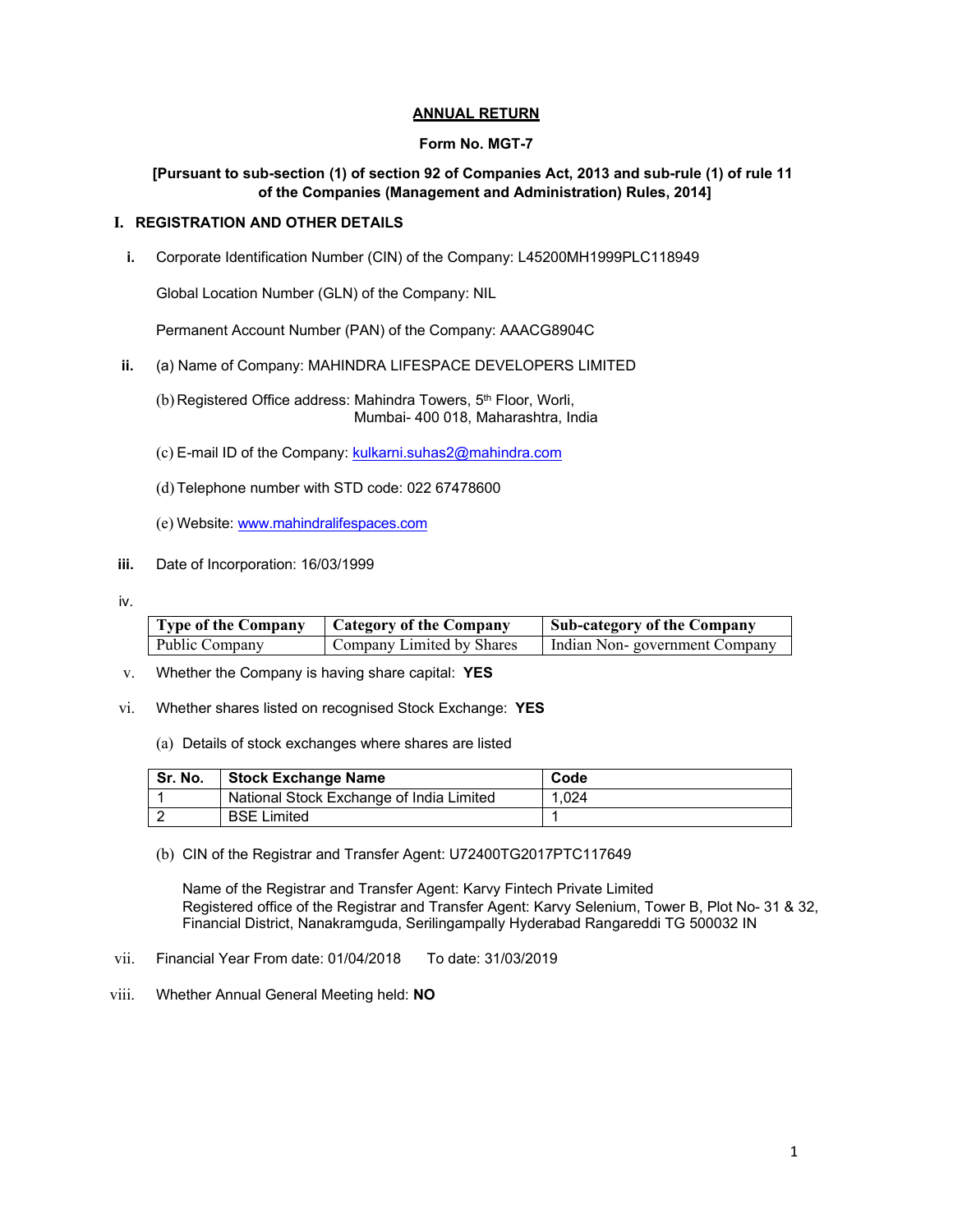- (a) If yes, date of AGM: AGM is scheduled on 26/07/2019
- (b) Due date of AGM: 30/09/2019
- (c) Whether any extension for AGM granted: **NO**

# **II. PRINCIPAL BUSINESS ACTIVITIES OF THE COMPANY**

# **Number of business activities: 1**

| Sr.<br>No. | Main<br><b>Activity</b><br>Group<br>Code | <b>Description of</b><br><b>Main activity</b><br>Group | <b>Business</b><br><b>Activity</b><br>Code | Description of<br><b>Business</b><br><b>Activity</b> | % of turnover<br>of the<br>Company |
|------------|------------------------------------------|--------------------------------------------------------|--------------------------------------------|------------------------------------------------------|------------------------------------|
|            |                                          | Construction                                           | F1                                         | <b>Buildings</b>                                     | 91.13                              |

# **III. PARTCULARS OF HOLDING, SUBSIDIARY AND ASSOCIATE COMPANIES (INCLUDING JOINT VENTURES)**

Number of Companies for which information is to be given**: 19** 

| Sr.<br><b>No</b> | <b>Name of the Company</b>                      | <b>CIN/FCRN</b>       | <b>Holding</b><br>subsidiary/ | $%$ of<br>shares |
|------------------|-------------------------------------------------|-----------------------|-------------------------------|------------------|
|                  |                                                 |                       | Associate/                    | held             |
|                  |                                                 |                       | <b>Joint Venture</b>          |                  |
| 1.               | Mahindra and Mahindra Limited                   | L65990MH1945PLC004558 | Holding                       | 51.49            |
| 2.               | Mahindra World City Developers Limited          | U92490TN1997PLC037551 | Subsidiary                    | 89.00            |
| 3.               | Mahindra World City (Jaipur) Limited            | U45209RJ2005PLC021207 | Subsidiary                    | 74.00            |
| 4.               | Mahindra Integrated Township Limited            | U74140TN1996PLC068288 | Subsidiary                    | 96.30            |
| 5.               | Mahindra Residential Developers Limited         | U45200TN2008PLC066292 | Subsidiary                    | 96.30            |
| 6.               | Mahindra Industrial Park Chennai Limited        | U45209TN2014PLC098543 | Subsidiary                    | 53.40            |
| 7.               | Mahindra Homes Private Limited                  | U70102MH2010PTC203618 | Subsidiary                    | 74.98            |
| 8.               | Mahindra Happinest Developers Limited           | U70100MH2017PTC299424 | Subsidiary                    | 51.00            |
| 9.               | Mahindra Bloomdale Developers Limited           | U45203MH2008PLC183107 | Subsidiary                    | 100.00           |
| 10.              | Mahindra Infrastructure Developers<br>Limited   | U45201MH2001PLC131942 | Subsidiary                    | 100.00           |
| 11.              | Mahindra World City (Maharashtra)<br>Limited    | U45309MH2005PLC156225 | Subsidiary                    | 100.00           |
| 12.              | Knowledge Township Limited                      | U72900MH2007PLC173137 | Subsidiary                    | 100.00           |
| 13.              | Industrial Township (Maharashtra)<br>Limited    | U45203MH2008PLC184190 | Subsidiary                    | 100.00           |
| 14.              | Anthurium Developers Limited                    | U70109MH2010PLC203619 | Subsidiary                    | 100.00           |
| 15.              | Mahindra Industrial Park Private Limited        | U70102MH2013PTC241512 | Subsidiary                    | 100.00           |
| 16.              | Deep Mangal Developers Private Limited          | U70102MH1989PTC051878 | Subsidiary                    | 100.00           |
| 17.              | <b>Mahindra Water Utilities Limited</b>         | U45205MH1999PLC121235 | Subsidiary                    | 98.99            |
| 18.              | Moonshine Construction Private Limited          | U45200MH1996PTC099607 | Subsidiary                    | 100.00           |
|                  | 19. Mahindra Knowledge Park (Mohali)<br>Limited | U00000PB2000PLC024091 | Subsidiary                    | 99.97            |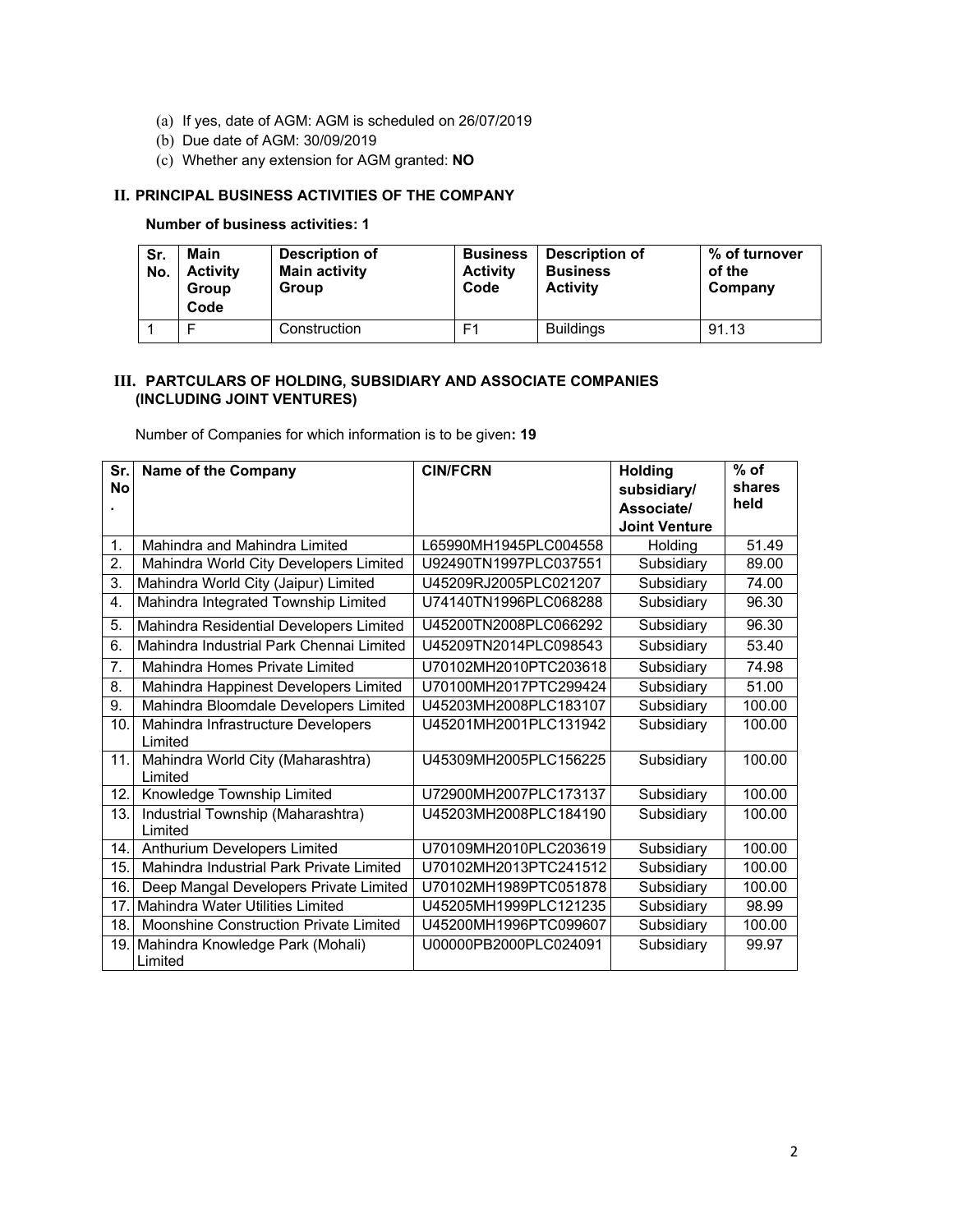# **IV. SHARE CAPITAL, DEBENTURE AND OTHER SECURITIES OF THE COMPANY**

# **i. SHARE CAPITAL**

# **(a)Equity Share Capital**

| <b>Particulars</b>                              | <b>Authorized capital</b> | <b>Issued capital</b> | <b>Subscribed capital</b> | Paid-up capital |
|-------------------------------------------------|---------------------------|-----------------------|---------------------------|-----------------|
| Total number of                                 | 115,000,000               | 51,400,151            | 51,349,088                | 51.349.088      |
| equity shares                                   |                           |                       |                           |                 |
| Total amount of<br>Equity Shares (in<br>Rupees) | 1,150,000,000             | 514.001.510           | 513,490,880               | 513,490,880     |

#### **Number of classes: 1**

| Class of<br><b>Shares (Equity</b> | <b>Authorized capital</b> | <b>Issued capital</b> | <b>Subscribed capital</b> | Paid-up capital |
|-----------------------------------|---------------------------|-----------------------|---------------------------|-----------------|
| Shares)                           |                           |                       |                           |                 |
| Number of Equity                  | 115,000,000               | 51,400,151            | 51,349,088                | 51,349,088      |
| <b>Shares</b>                     |                           |                       |                           |                 |
| Nominal value per                 | 10                        | 10                    | 10                        | 10              |
| share (in rupees)                 |                           |                       |                           |                 |
| Total amount of                   | 1,150,000,000             | 514,001,510           | 513,490,880               | 513,490,880     |
| Equity Shares (in                 |                           |                       |                           |                 |
| rupees)                           |                           |                       |                           |                 |

# **(b) Preference Share Capital**

| <b>Particulars</b> | <b>Authorized capital</b> | <b>Issued capital</b> | <b>Subscribed capital</b> | Paid-up capital |
|--------------------|---------------------------|-----------------------|---------------------------|-----------------|
| Total number of    |                           |                       |                           |                 |
| equity shares      |                           |                       |                           |                 |
| Total amount of    |                           |                       |                           |                 |
| Equity Shares (in  |                           |                       |                           |                 |
| Rupees)            |                           |                       |                           |                 |

# **Number of classes: 0**

| Class of<br><b>Shares Equity</b><br><b>Shares</b> | <b>Authorized capital</b> | <b>Issued capital</b> | <b>Subscribed capital</b> | Paid-up capital |
|---------------------------------------------------|---------------------------|-----------------------|---------------------------|-----------------|
| Number of equity<br><b>Shares</b>                 |                           |                       |                           |                 |
| Nominal value per<br>share (in Rupees)            |                           |                       |                           |                 |
| Total amount of<br>Equity Shares (in<br>Rupees)   |                           |                       |                           |                 |

# **(c) Unclassified Share Capital**

| <b>Particulars</b>                    | Authorized capital |
|---------------------------------------|--------------------|
| Total amount of unclassified shares I | 60,000,000         |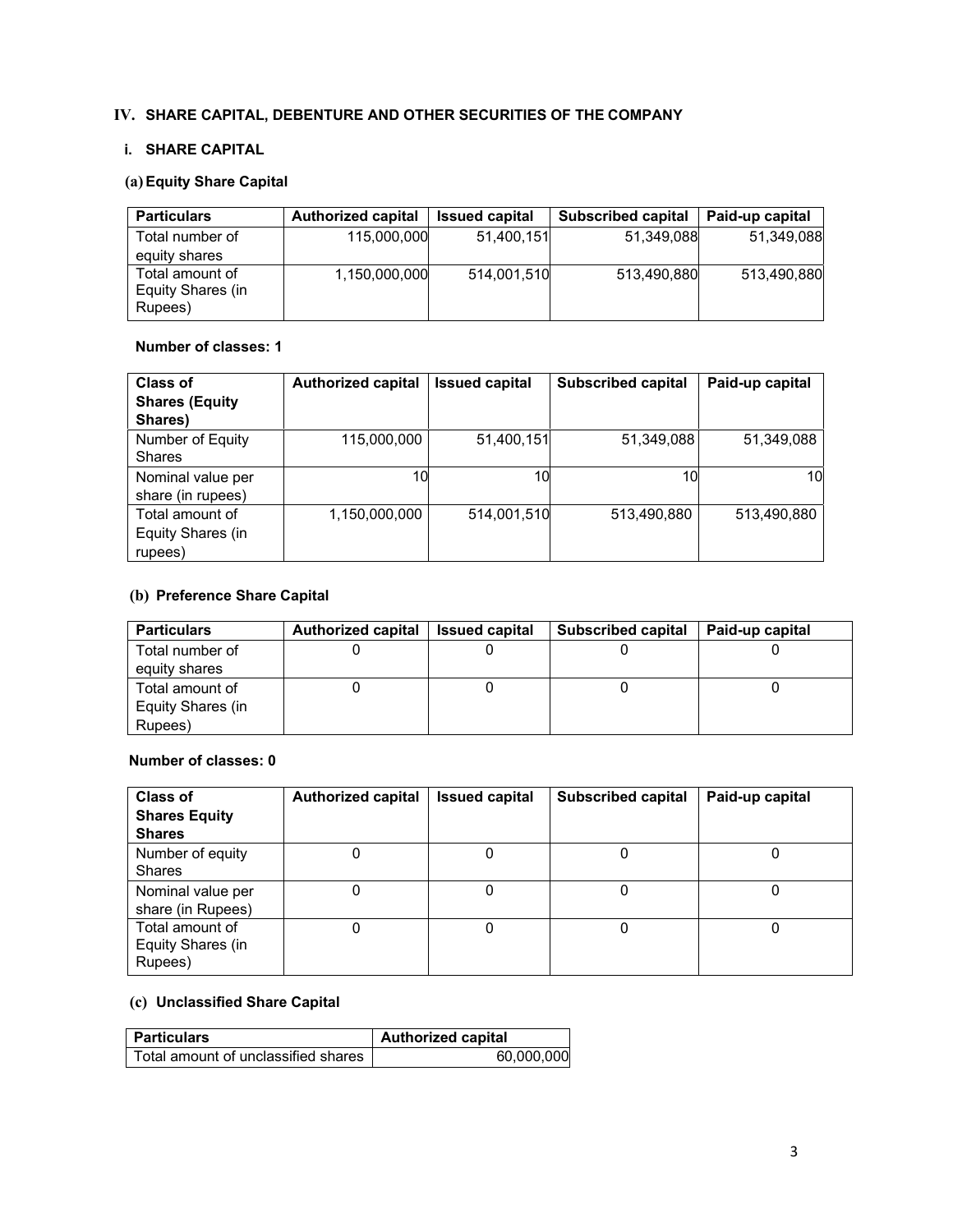#### **(d) Break-up of paid-up Share Capital**

| <b>Class of shares</b>                           | Number of<br>shares | <b>Total</b><br>nominal | <b>Total paid-up</b><br>amount | <b>Total</b><br>premium |
|--------------------------------------------------|---------------------|-------------------------|--------------------------------|-------------------------|
|                                                  |                     | amount                  |                                |                         |
| <b>Equity Shares</b>                             |                     |                         |                                |                         |
| At the beginning of the year                     | 51,328,138          | 513,281,380             | 513,281,380                    |                         |
| Increase during the year                         | 20,950              | 209,500                 | 209,500                        |                         |
| i. Public issue                                  |                     |                         |                                |                         |
| ii. Rights issue                                 |                     |                         |                                |                         |
| iii. Bonus issue                                 |                     |                         |                                |                         |
| iv. Private placement/ Preferential<br>Allotment |                     |                         |                                |                         |
| v. ESOPs                                         | 20,950              | 209,500                 | 209,500                        |                         |
| vi. Sweat Equity shares allotted                 |                     |                         |                                |                         |
| vii. Conversion of<br>preference shares          |                     |                         |                                |                         |
| viii. Conversion of debentures                   |                     |                         |                                |                         |
| ix. GDRs/ ADRs                                   |                     |                         |                                |                         |
| x. Others, specify                               |                     |                         |                                |                         |
| Decrease during the year                         |                     |                         |                                |                         |
| i. Buy-back of shares                            | 0                   | O                       | U                              |                         |
| ii. Shares forfeited                             |                     |                         |                                |                         |
| iii. Reduction of share capital                  |                     |                         |                                |                         |
| iv. Others, specify                              |                     |                         |                                |                         |
| At the end of the year                           | 51,349,088          | 513,490,880             | 513,490,880                    |                         |

# **ii. Details of stock split/ consolidation during the year (for each class of shares): NIL**

# **iii. Details of Shares /Debenture Transfer since closure date of last financial year (or in case of first return at any time since the incorporation of the Company) \***

The details are available with the Company and can be obtained by members upon request.

# **iv. Indebtedness including debentures (Outstanding as at the end of financial year)**

| <b>Particulars</b>                                                                                           | Number of units Nominal value per unit | <b>Total value</b> |
|--------------------------------------------------------------------------------------------------------------|----------------------------------------|--------------------|
| Non-convertible debentures                                                                                   |                                        |                    |
| Partly convertible debentures                                                                                |                                        |                    |
| Fully convertible debentures                                                                                 |                                        |                    |
| Secured Loans (including interest<br>outstanding/accrued but not due<br>for payment) excluding deposits      |                                        | 399,437,000        |
| Unsecured Loans (including<br>interest outstanding/accrued but<br>not due for payment) excluding<br>deposits |                                        | 799.869.000        |
| Deposits                                                                                                     |                                        |                    |
| <b>Total</b>                                                                                                 | 0                                      | 1,199,306,000      |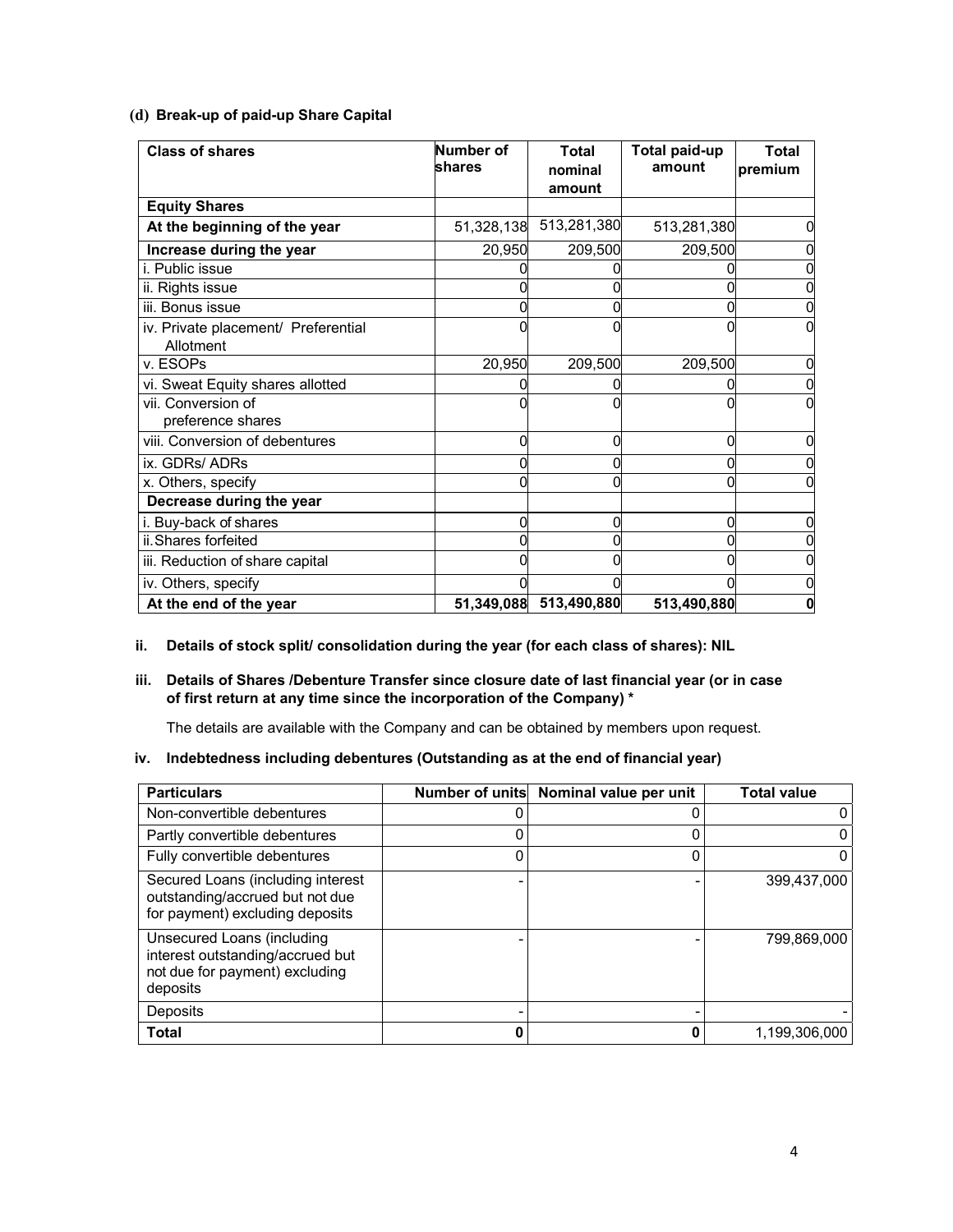# **Details of Debentures**

| <b>Class of debentures</b>    | Outstanding as at<br>the beginning of<br>the year | <b>Increase</b><br>during<br>the year | <b>Decrease</b><br>during<br>the year | Outstanding<br>as at the end<br>of the year |
|-------------------------------|---------------------------------------------------|---------------------------------------|---------------------------------------|---------------------------------------------|
| Non-convertible debentures    | 2,000,000,000                                     |                                       | 2,000,000,000                         |                                             |
| Partly convertible debentures |                                                   |                                       |                                       |                                             |
| Fully convertible debentures  |                                                   |                                       |                                       |                                             |

#### **v. Securities (other than shares and debentures): NA**

## **V. Turnover and Net Worth of the Company**

- i. Turnover: 4,860,321,623.38
- ii. Net worth of the Company: 16,731,184,926.48

#### **VI. (a) SHAREHOLDING PATTERN- Promoters**

| Sr.<br>No.    | Category                                |                     | <b>Equity</b> | <b>Preference</b>   |            |
|---------------|-----------------------------------------|---------------------|---------------|---------------------|------------|
|               |                                         | Number of<br>shares | Percentage    | Number of<br>shares | Percentage |
|               | Individual/Hindu Undivided Family       |                     |               |                     |            |
|               | (i) Indian                              |                     |               |                     |            |
|               | (ii) Non-Resident Indian (NRI)          |                     |               |                     |            |
|               | (iii) Foreign National (other than NRI) |                     |               |                     |            |
| $\mathcal{P}$ | Government                              |                     |               |                     |            |
|               | (i) Central Government                  |                     |               |                     |            |
|               | (ii) State Government                   |                     |               |                     |            |
|               | (iii) Government companies              |                     |               |                     |            |
| 3             | Insurance Companies                     |                     |               |                     |            |
| 4             | <b>Banks</b>                            |                     |               |                     |            |
| 5             | <b>Financial institutions</b>           |                     |               |                     |            |
| 6             | Foreign Institutional Investors         |                     |               |                     |            |
| 7             | <b>Mutual Funds</b>                     |                     |               |                     |            |
| 8             | Venture Capital                         |                     |               |                     |            |
| 9             | Body Corporate (not mentioned<br>above) | 26,439,850          | 51.49         |                     |            |
| 10            | Others, specify                         |                     |               |                     |            |
|               | <b>Total</b>                            | 26,439,850          | 51.49         |                     |            |

#### **Total number of shareholders (promoters): 1**

# **(b) SHAREHOLDING PATTERN- Public/ Other than promoters**

| Sr.<br>No. | Category                                | <b>Equity</b>       |            | <b>Preference</b>   |            |
|------------|-----------------------------------------|---------------------|------------|---------------------|------------|
|            |                                         | Number of<br>shares | Percentage | Number of<br>shares | Percentage |
|            | Individual/Hindu Undivided Family       |                     |            |                     |            |
|            | (i) Indian                              | 8,545,856           | 16.64      |                     | 0.00       |
|            | (ii) Non-Resident Indian (NRI)          | 396,665             | 0.77       |                     | 0.00       |
|            | (iii) Foreign National (other than NRI) | 0                   | 0.00       |                     | 0.00       |
| 2          | Government                              |                     |            |                     |            |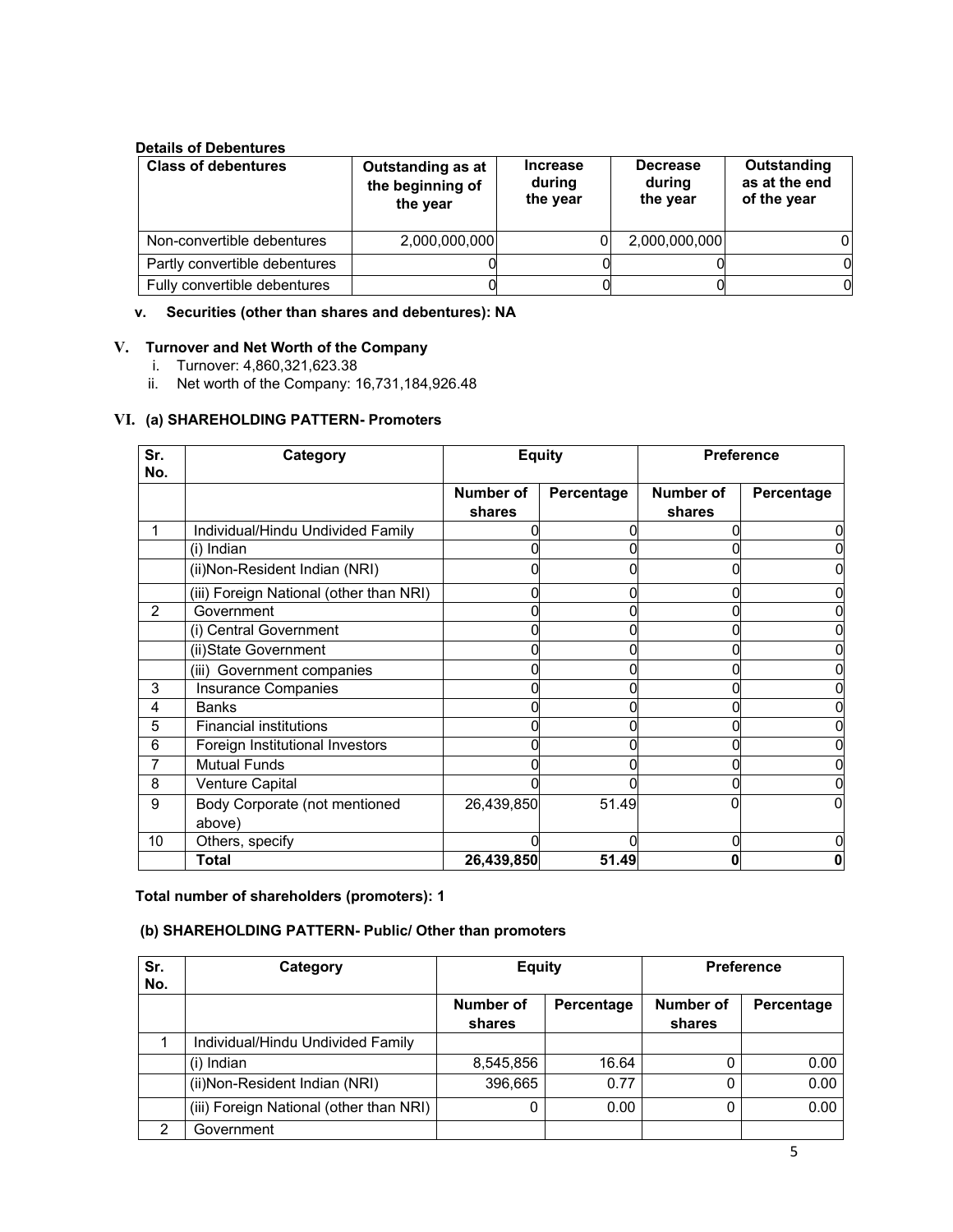|    | (i) Central Government          |            |       | 0 | 0.00 |
|----|---------------------------------|------------|-------|---|------|
|    | (ii) State Government           | 0          | 0.00  | 0 | 0.00 |
|    | (iii) Government companies      |            |       | 0 | 0.00 |
| 3  | Insurance Companies             | 247        | 0.00  | 0 | 0.00 |
| 4  | <b>Banks</b>                    | 22,342     | 0.04  | 0 | 0.00 |
| 5  | <b>Financial institutions</b>   | 13,611     | 0.03  | 0 | 0.00 |
| 6  | Foreign Institutional Investors | 2,576,237  | 5.02  | 0 | 0.00 |
|    | <b>Mutual Funds</b>             | 3,355,984  | 6.54  | 0 | 0.00 |
| 8  | <b>Venture Capital</b>          |            | 0.00  | 0 | 0.00 |
| 9  | Body Corporate (not mentioned   | 4,175,190  | 8.13  | 0 | 0.00 |
|    | above)                          |            |       |   |      |
| 10 | Others, specify                 | 5,823,106  | 11.34 | 0 | 0.00 |
|    | Total                           | 24,909,238 | 48.51 | 0 | 0.00 |

**Total number of shareholders (other than promoters): 59,322 Total number of shareholders (Promoters + Public/ other than promoters): 59,323** 

# **VII. NUMBER OF PROMOTERS, MEMBERS, DEBENTURE HOLDERS (Details,**

**Promoters, Members (other than promoters), Debenture holders)** 

| <b>Details</b>                 | At the beginning of the year   At the end of the year |        |
|--------------------------------|-------------------------------------------------------|--------|
| Promoters                      |                                                       |        |
| Members (other than promoters) | 59.824                                                | 59.322 |
| Debenture holders              |                                                       |        |

# **VIII. DETAILS OF DIRECTORS AND KEY MANGERIAL PERSONNEL**

# **(A) Composition of Board of Directors**

| <b>Number of Directors</b><br>Category<br>at the beginning of<br>the<br>Year |                  | Number of directors at<br>the end of the year |                  | <b>Percentage of shares</b><br>held by directors as at<br>the end<br>of year |                  |                  |
|------------------------------------------------------------------------------|------------------|-----------------------------------------------|------------------|------------------------------------------------------------------------------|------------------|------------------|
|                                                                              | <b>Executive</b> | Non-                                          | <b>Executive</b> | Non-                                                                         | <b>Executive</b> | Non-             |
|                                                                              |                  | <b>Executive</b>                              | $\mathbf{0}$     | <b>Executive</b>                                                             |                  | <b>Executive</b> |
| A. Promoter                                                                  | 0                | 0                                             |                  | 0                                                                            | 0                | o                |
| <b>B. Non-Promoter</b>                                                       | 1                | 5                                             |                  | 5                                                                            | 0.01             | 0.32             |
| (i) Non- Independent                                                         | 1                | $\overline{2}$                                |                  | 2                                                                            | 0.01             | 0.32             |
| (ii) Independent                                                             | 0                | 3                                             | $\Omega$         | 3                                                                            | 0                | 0                |
| C. Nominee Directors<br>representing                                         | 0                | $\mathbf{0}$                                  | ŋ                | 0                                                                            | 0                | O                |
| (i) Banks & FIs                                                              | 0                | 0                                             | $\mathbf{0}$     | 0                                                                            | 0                | 0                |
| (ii) Investing<br>Institutions                                               | 0                | $\mathbf{0}$                                  | $\Omega$         | 0                                                                            | 0                | 0                |
| (iii) Government                                                             | 0                | 0                                             | $\mathbf{0}$     | 0                                                                            | 0                | 0                |
| (iv) Small Share<br><b>Holders</b>                                           | 0                | $\Omega$                                      | $\Omega$         | 0                                                                            | 0                | 0                |
| (v) Others                                                                   | 0                | 0                                             | $\mathbf{0}$     | 0                                                                            | 0                | 0                |
| Total                                                                        | 1                | 5                                             |                  | 5                                                                            | 0.01             | 0.32             |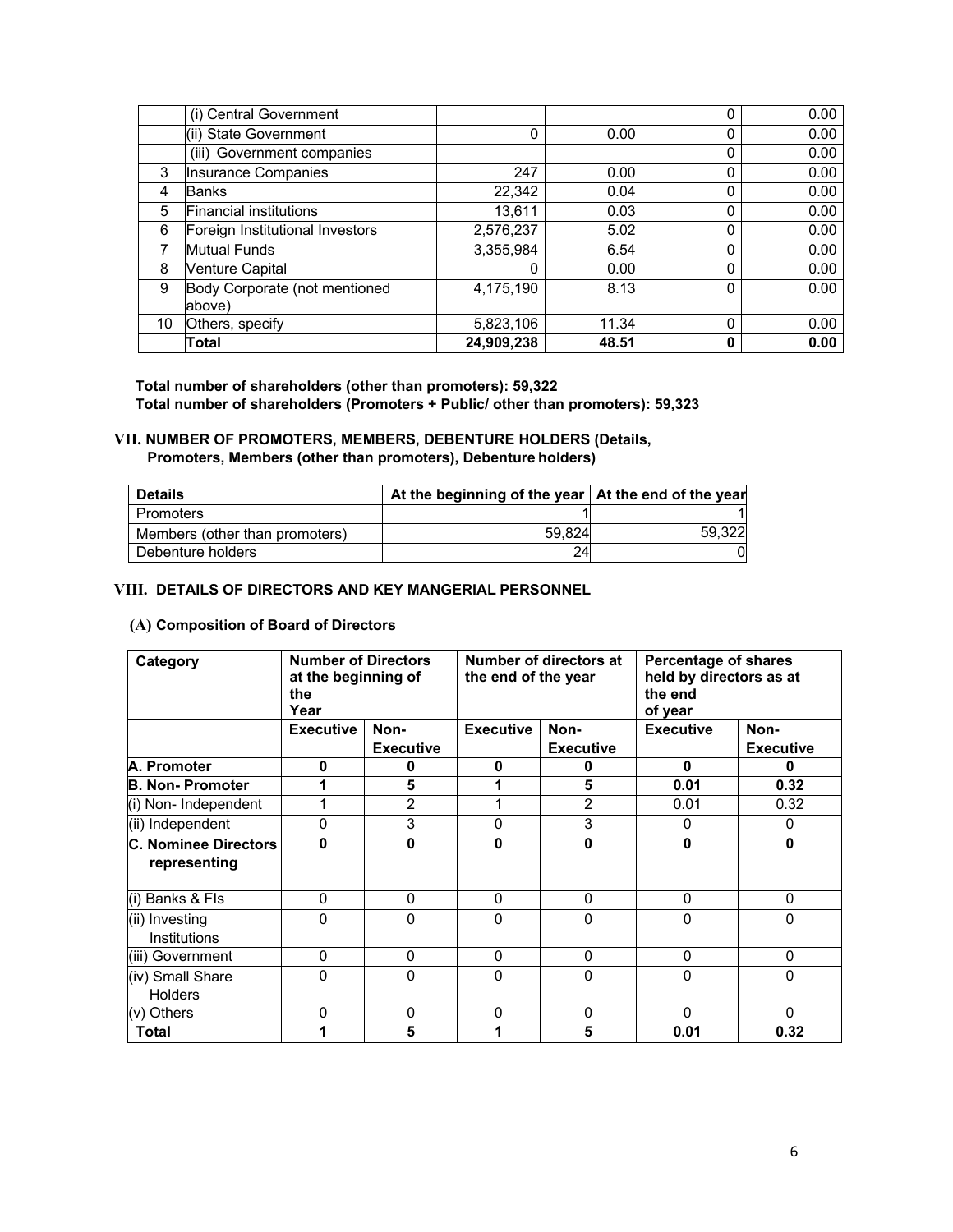**Number of Directors and Key Managerial Personnel (who is not director) as on financial year end date:** 8

**(B) (i) Details of Directors and Key Managerial Personnel as on the closure of financial year.** 

| <b>Name</b>         | <b>DIN/PAN</b> | <b>Designation</b>                                                               | Number of<br>equity<br>share(s)<br>held | Date of<br>cessation<br>(after<br>closure of<br>financial<br>year: If<br>any) |
|---------------------|----------------|----------------------------------------------------------------------------------|-----------------------------------------|-------------------------------------------------------------------------------|
| Arun Kumar Nanda    | 00010029       | Director                                                                         | 166,212                                 |                                                                               |
| Shailesh Haribhakti | 00007347       | Director                                                                         | O                                       |                                                                               |
| <b>Bharat Shah</b>  | 00136969       | Director                                                                         | 0                                       |                                                                               |
| Ameet Hariani       | 00087866       | Director                                                                         | 0                                       |                                                                               |
| Anish Shah          | 02719429       | Director                                                                         | 0                                       |                                                                               |
| Sangeeta Prasad     | 02791944       | Additional Director,<br>Managing Director &<br><b>Chief Executive</b><br>Officer | 7,500                                   |                                                                               |
| Suhas Kulkarni      | AACPK7794F     | Company Secretary                                                                | 5,073                                   |                                                                               |
| Jayant Manmadkar    | ABSPM9835G     | <b>Chief Financial</b><br>Officer                                                | 4.429                                   | 30/04/2019                                                                    |

# **(ii) Particulars of change in director(s) and Key Managerial Personnel during the year: 3**

| <b>Name</b>     | <b>DIN/PAN</b> | Designation at the<br>beginning/ during<br>the financial year                    | Date of<br>appointment/<br>change in<br>designation/<br>cessation | Nature of<br>Change<br>(Appointment/<br>change in<br>designation<br>cessation) |
|-----------------|----------------|----------------------------------------------------------------------------------|-------------------------------------------------------------------|--------------------------------------------------------------------------------|
| Sangeeta Prasad | 02791944       | Additional Director,<br><b>Managing Director</b><br>& Chief Executive<br>Officer | 1 <sup>st</sup> October, 2018                                     | Appointment                                                                    |
| Anita Arjundas  | 00243215       | <b>Managing Director</b>                                                         | 30/09/2018                                                        | Cessation                                                                      |

# **IX. MEETINGS OF MEMBERS/CLASS OF MEMBERS/BOARD/ COMMITTEES OF THE BOARD OF DIRECTORS**

# **A. MEMBERS/CLASS/REQUISTIONED/NCLT/COURTCONVENED MEETINGS**

## **Number of Meetings held: 1**

| Type of                          | Date of        | <b>Total Number of</b>                                     | <b>Attendance</b>                |                            |  |
|----------------------------------|----------------|------------------------------------------------------------|----------------------------------|----------------------------|--|
| <b>Meeting</b>                   | <b>Meeting</b> | <b>Members entitled</b><br>to attend the<br><b>Meeting</b> | Number of<br>members<br>attended | % of Total<br>shareholding |  |
| <b>Annual General</b><br>Meeting | 30/07/2018     | 58.840                                                     | 73                               | 52.64                      |  |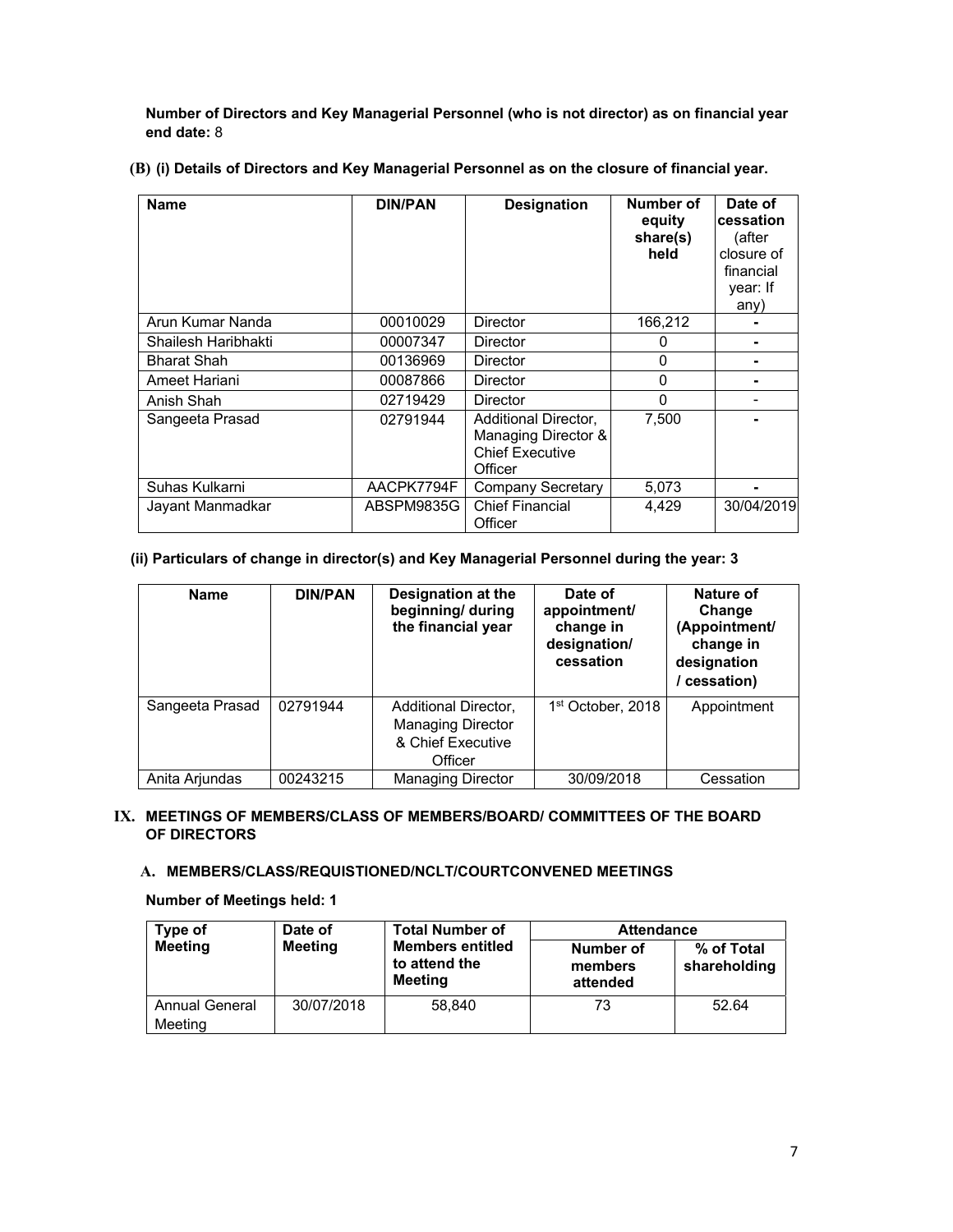# **B. BOARD MEETINGS**

# **Number of Meetings Held: 7**

| Sr. No. | Date of Meeting | <b>Total Number of</b>                                         | <b>Attendance</b>                      |                 |  |  |
|---------|-----------------|----------------------------------------------------------------|----------------------------------------|-----------------|--|--|
|         |                 | <b>Directors</b><br>associated<br>as on the date<br>of meeting | Number of<br><b>Directors Attended</b> | % of attendance |  |  |
|         | 27/04/2018      | 6                                                              |                                        | 100             |  |  |
|         | 09/05/2018      | 6                                                              | 6                                      | 100             |  |  |
| 3       | 30/07/2018      | 6                                                              | 6                                      | 100             |  |  |
| 4       | 28/09/2018      | 6                                                              | 5                                      | 83.33           |  |  |
| 5       | 26/10/2018      | 6                                                              | 6                                      | 100             |  |  |
| 6       | 28/01/2019      | 6                                                              | 6                                      | 100             |  |  |
|         | 14/02/2019      | 6                                                              | 6                                      | 100             |  |  |

# **C. COMMITTEE MEETINGS**

**Number of meetings held: 12** 

| Sr.           |                                           | Date of    | Total<br><b>Number</b>                                         | <b>Attendance</b>                |                      |
|---------------|-------------------------------------------|------------|----------------------------------------------------------------|----------------------------------|----------------------|
| No.           | <b>Type of Meeting</b>                    | meeting    | οf<br><b>Members</b><br>as on the<br>date of<br>the<br>meeting | Number of<br>members<br>attended | $%$ of<br>attendance |
|               | Audit Committee                           | 27/04/2018 | 3                                                              | 3                                | 100                  |
| $\mathcal{P}$ | <b>Audit Committee</b>                    | 30/07/2018 | 4                                                              | 4                                | 100                  |
| 3             | Audit Committee                           | 28/09/2018 | 4                                                              | 3                                | 75                   |
| 4             | Audit Committee                           | 26/10/2018 | 4                                                              | 4                                | 100                  |
| 5             | Audit Committee                           | 28/01/2019 | 4                                                              | 4                                | 100                  |
| 6             | Audit Committee                           | 23/03/2019 | 4                                                              | 3                                | 75                   |
|               | Nomination & Remuneration Committee       | 27/04/2018 | 4                                                              | 4                                | 100                  |
| 8             | Nomination & Remuneration Committee       | 30/07/2018 | 4                                                              | 4                                | 100                  |
| 9             | Nomination & Remuneration Committee       | 28/09/2018 | 4                                                              | 4                                | 100                  |
| 10            | Nomination & Remuneration Committee       | 14/02/2019 | 4                                                              | 4                                | 100                  |
| 11            | Corporate Social Responsibility Committee | 25/04/2018 | 3                                                              | 3                                | 100                  |
| 12            | Corporate Social Responsibility Committee | 26/10/2018 | 3                                                              | 3                                | 100                  |

# **X. REMUNERATION OF DIRECTORS AND KEY MANAGERIAL PERSONNEL**

Number of Managing Director, Whole-time Directors and/or Manager whose remuneration details to be entered: **2**  (Amount in Rs.)

|            |                     |                               |                                |   |                                                          |               | (Amount in Rs.)     |
|------------|---------------------|-------------------------------|--------------------------------|---|----------------------------------------------------------|---------------|---------------------|
| Sr.<br>No. | Name                | Designation                   | <b>Gross Salary Commission</b> |   | <b>Stock</b><br>Option/<br><b>Sweat</b><br><b>Equity</b> | <b>Others</b> | <b>Total Amount</b> |
|            | Sangeeta<br>Prasad* | Managing<br>Director &<br>CEO | 10,682,920                     |   |                                                          | 644.400       | 11,327,320          |
| 2          | Anita<br>Arjundas   | Managing<br><b>Director</b>   | 27,522,229                     | 0 |                                                          | 2,315,187     | 29,837,416          |
| Total      |                     |                               | 10,682,920                     |   |                                                          | 644.400       | 11,327,320          |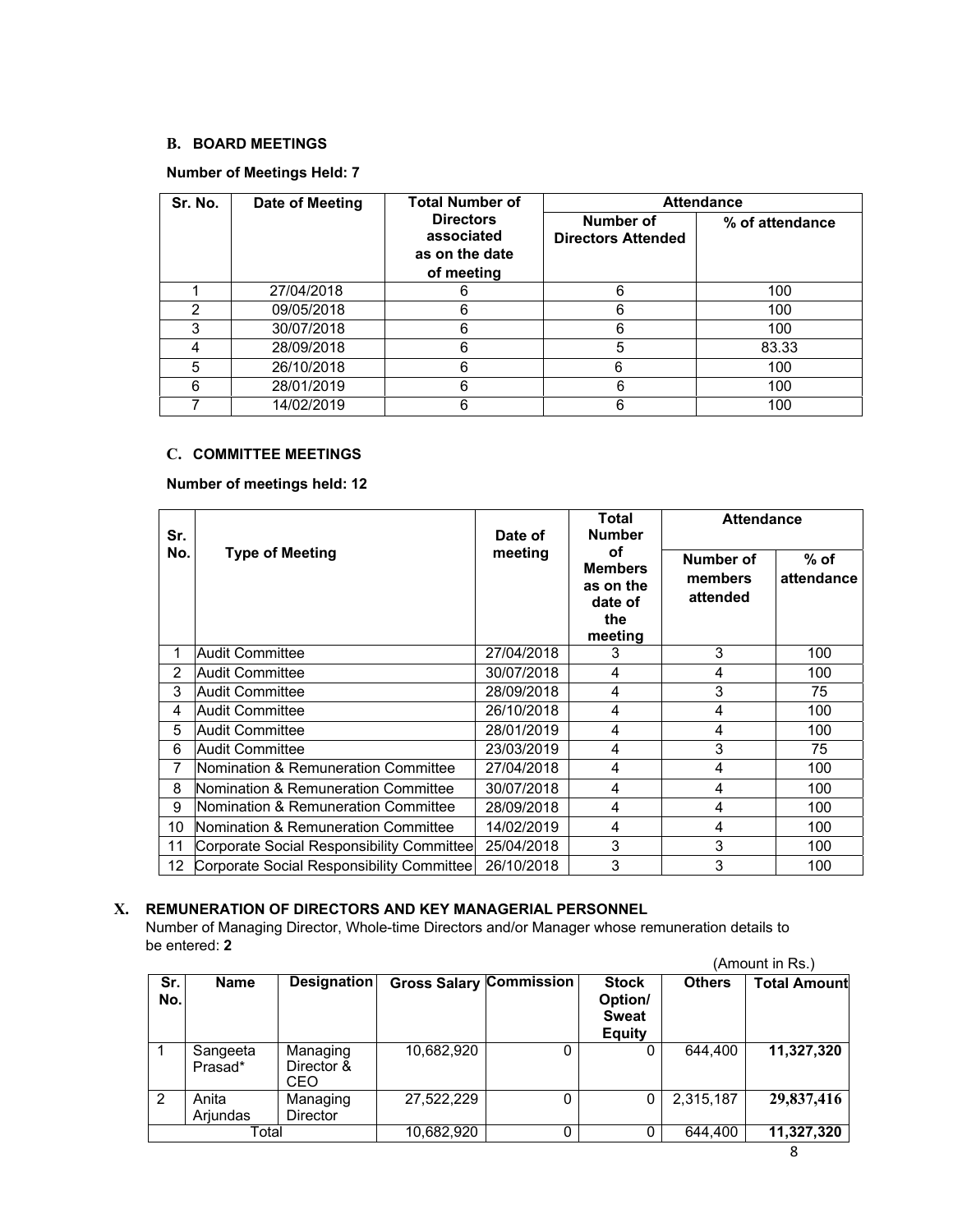Number of CEO, CFO and Company Secretary whose remuneration details to be entered: **3** 

|                |                                |                               |                               |                   |                                                          | (Amount in Rs.) |                        |
|----------------|--------------------------------|-------------------------------|-------------------------------|-------------------|----------------------------------------------------------|-----------------|------------------------|
| Sr.<br>No.     | <b>Name</b>                    | <b>Designation</b>            | <b>Gross</b><br><b>Salary</b> | <b>Commission</b> | <b>Stock</b><br>Option/<br><b>Sweat</b><br><b>Equity</b> | <b>Others</b>   | Total<br><b>Amount</b> |
|                | Suhas<br>Ghanshyam<br>Kulkarni | Company<br>Secretary          | 9,712,712                     | 0                 | 0                                                        | 1.220.506       | 10,933,218             |
| $\overline{2}$ | Jayantt<br>Manmadkar           | Chief<br>Financial<br>Officer | 11,366,581                    | $\Omega$          | 0                                                        | 490,080         | 11,856,661             |
| 3              | Sangeeta<br>Prasad             | Chief<br>Executive<br>Officer | 12,591,351                    | $\Omega$          | 0                                                        | 477,802         | 13,069,153             |
|                | Total                          |                               | 33.670.644                    | $\Omega$          | 0                                                        | 2.188.388       | 35.859.032             |

Number of other directors whose remuneration details to be entered: **4** 

| Sr.<br>No. | <b>Name</b>         | <b>Designation</b> | <b>Gross</b><br><b>Salary</b> | <b>Commission</b><br># | <b>Stock</b><br>Option/<br><b>Sweat</b><br><b>Equity</b> | <b>Others</b><br>(Sitting fees<br>for Board<br>and<br><b>Committee</b><br>meetings) | <b>Total</b><br>Amount |
|------------|---------------------|--------------------|-------------------------------|------------------------|----------------------------------------------------------|-------------------------------------------------------------------------------------|------------------------|
|            | Arun Kumar Nanda    | Director           | 0                             | 4,000,000              |                                                          | 820,000                                                                             | 4,820,000              |
| 2          | Shailesh Haribhakti | <b>Director</b>    | 0                             | 1,500,000              |                                                          | 1,100,000                                                                           | 2,600,000              |
| 3          | <b>Bharat Shah</b>  | <b>Director</b>    | 0                             | 1,500,000              |                                                          | 1,100,000                                                                           | 2,600,000              |
| 4          | Ameet Hariani       | <b>Director</b>    | 0                             | 1,500,000              |                                                          | 690,000                                                                             | 2,190,000              |
|            | Total               |                    | $\mathbf{0}$                  | 8,500,000              |                                                          | 3,710,000                                                                           | 12,210,000             |

**#** *Refers to commission for FY 2018-19, paid in FY 2019-20* 

#### **XI. MATTERS RELATED TO CERTIFICATION OF COMPLIANCES AND DISCLOSURES**

- **A.** Whether the Company has made compliances and disclosure in respect of applicable provisions of the Companies Act, 2013 during the year: **YES**
- **B.** If No, give reasons/observations- **NA**

# **XII. PENALTY AND PUNISHMENT- DETAILS THEREOF**

- **(A)** DETAILS OF PENALITIES/PUNISHMENT IMPOSED ON COMPANY/ DIRECTORS/OFFICERS: **NIL**
- (B) DETAILS OF COMPOUNDING OF OFFENCES: **NIL**

#### **XIII. WHETHER COMPLETE LIST OF SHAREHOLDERS, DEBENTURE HOLDERS HAS BEEN ENCLOSED AS AN ATTACHEMENT:**

The details are available with the Company and can be obtained by members upon request.